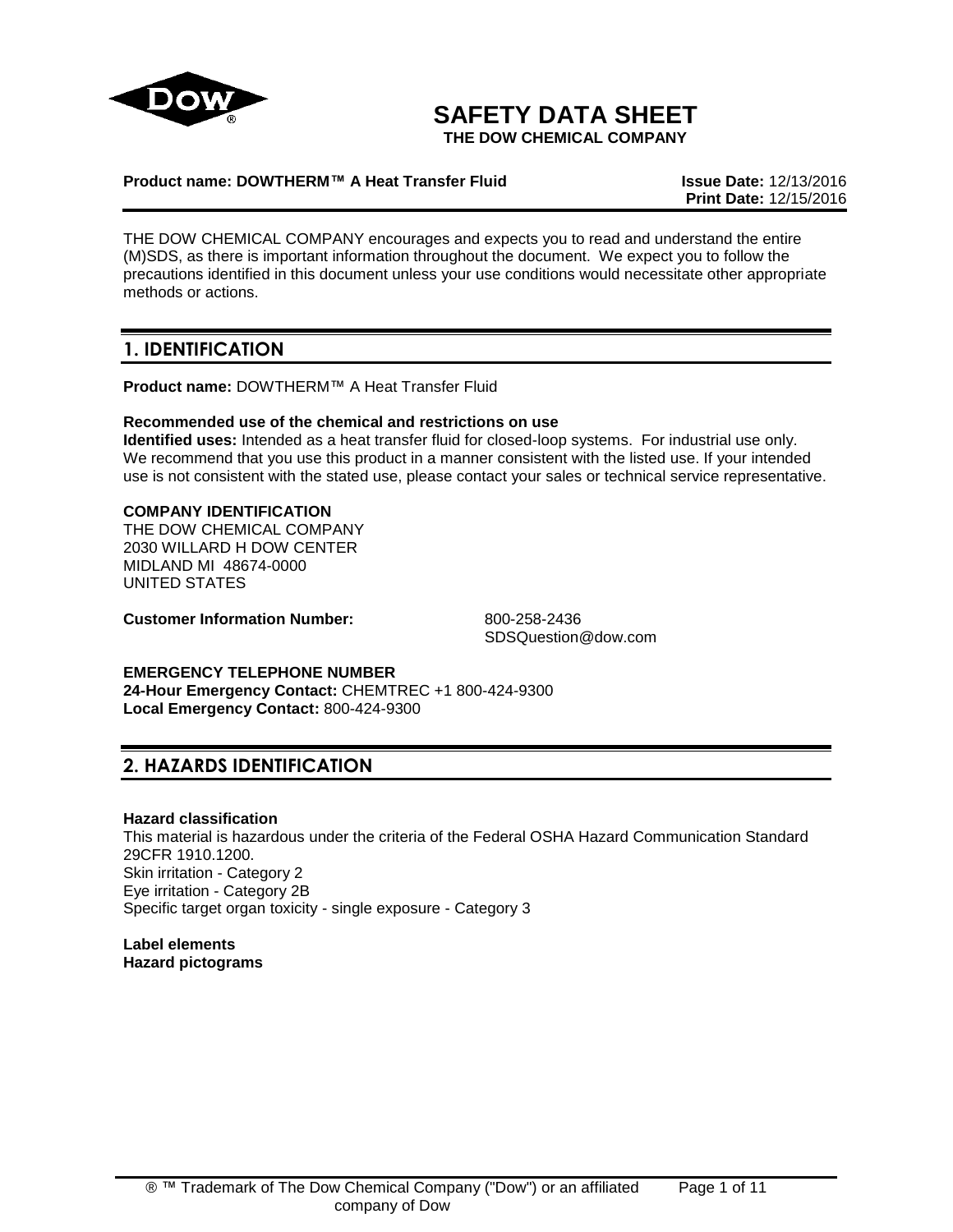

#### Signal word: **WARNING!**

#### **Hazards**

Causes skin and eye irritation. May cause respiratory irritation.

#### **Precautionary statements**

#### **Prevention**

Avoid breathing dust/ fume/ gas/ mist/ vapours/ spray. Wash skin thoroughly after handling. Use only outdoors or in a well-ventilated area. Wear protective gloves.

#### **Response**

IF ON SKIN: Wash with plenty of soap and water. IF INHALED: Remove victim to fresh air and keep at rest in a position comfortable for breathing. Call a POISON CENTER or doctor/ physician if you feel unwell. IF IN EYES: Rinse cautiously with water for several minutes. Remove contact lenses, if present and easy to do. Continue rinsing. If skin irritation occurs: Get medical advice/ attention. If eye irritation persists: Get medical advice/ attention. Take off contaminated clothing and wash before reuse.

#### **Storage**

Store in a well-ventilated place. Keep container tightly closed. Store locked up.

# **Disposal**

Dispose of contents/ container to an approved waste disposal plant.

# **Other hazards**

No data available

# **3. COMPOSITION/INFORMATION ON INGREDIENTS**

| This product is a mixture. |                |                      |  |
|----------------------------|----------------|----------------------|--|
| <b>Component</b>           | <b>CASRN</b>   | <b>Concentration</b> |  |
|                            |                |                      |  |
| Diphenyl oxide             | $101 - 84 - 8$ | 73.0%                |  |
| Biphenyl                   | $92 - 52 - 4$  | 27.0%                |  |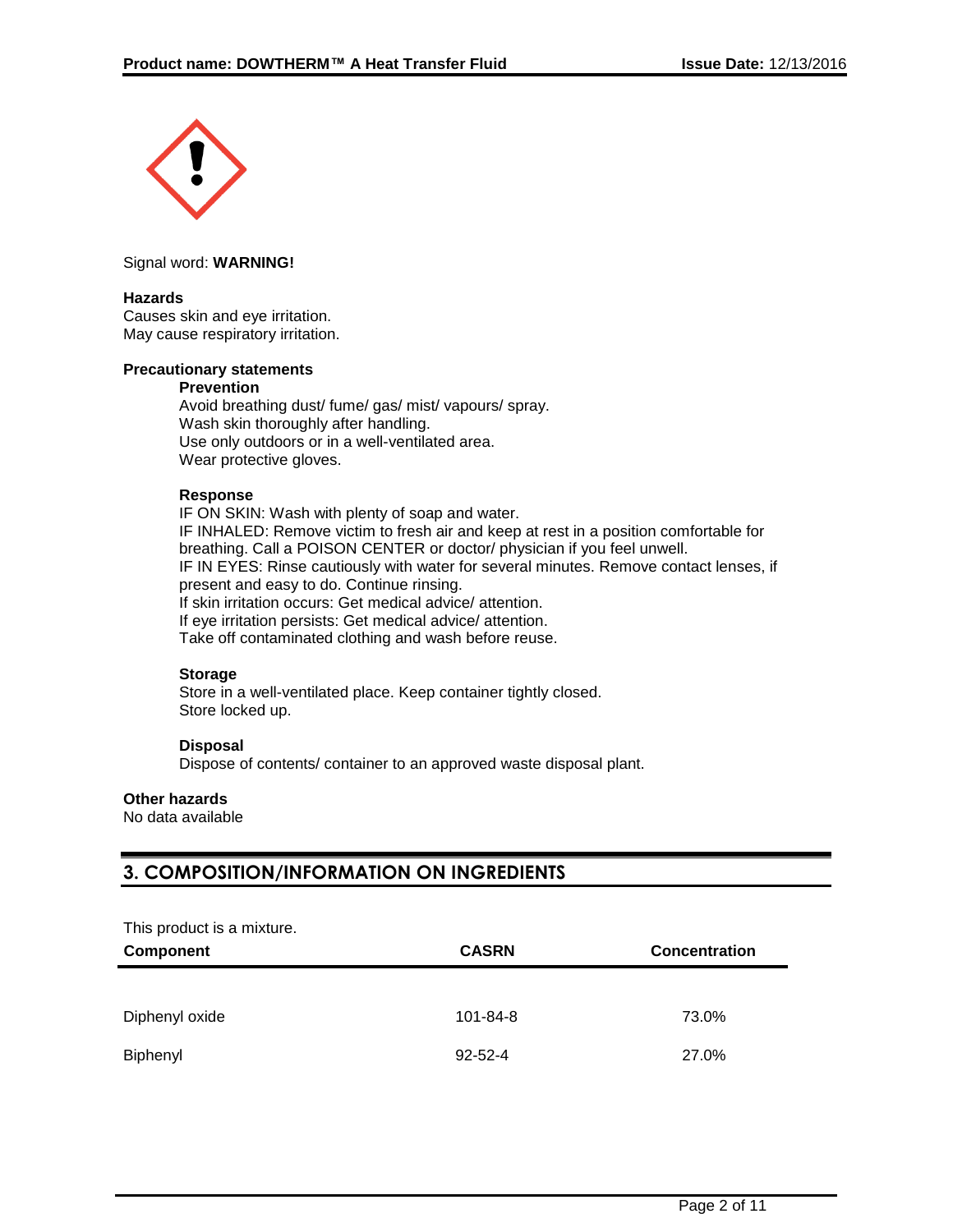# **4. FIRST AID MEASURES**

# **Description of first aid measures**

**General advice:** First Aid responders should pay attention to self-protection and use the recommended protective clothing (chemical resistant gloves, splash protection). If potential for exposure exists refer to Section 8 for specific personal protective equipment.

**Inhalation:** Move person to fresh air; if effects occur, consult a physician.

**Skin contact:** Wash off with plenty of water.

**Eye contact:** Flush eyes thoroughly with water for several minutes. Remove contact lenses after the initial 1-2 minutes and continue flushing for several additional minutes. If effects occur, consult a physician, preferably an ophthalmologist.

**Ingestion:** Do not induce vomiting. Call a physician and/or transport to emergency facility immediately.

**Most important symptoms and effects, both acute and delayed:** Aside from the information found under Description of first aid measures (above) and Indication of immediate medical attention and special treatment needed (below), any additional important symptoms and effects are described in Section 11: Toxicology Information.

#### **Indication of any immediate medical attention and special treatment needed**

**Notes to physician:** May cause asthma-like (reactive airways) symptoms. Bronchodilators, expectorants, antitussives and corticosteroids may be of help. If lavage is performed, suggest endotracheal and/or esophageal control. Danger from lung aspiration must be weighed against toxicity when considering emptying the stomach. The decision of whether to induce vomiting or not should be made by a physician. No specific antidote. Treatment of exposure should be directed at the control of symptoms and the clinical condition of the patient. Repeated excessive exposure may aggravate preexisting lung disease.

# **5. FIREFIGHTING MEASURES**

**Suitable extinguishing media:** Water fog or fine spray. Dry chemical fire extinguishers. Carbon dioxide fire extinguishers. Foam. General purpose synthetic foams (including AFFF type) or protein foams are preferred if available. Alcohol resistant foams (ATC type) may function. Water fog, applied gently may be used as a blanket for fire extinguishment.

**Unsuitable extinguishing media:** Do not use direct water stream. May spread fire.

# **Special hazards arising from the substance or mixture**

**Hazardous combustion products:** During a fire, smoke may contain the original material in addition to combustion products of varying composition which may be toxic and/or irritating. Combustion products may include and are not limited to: Carbon monoxide. Carbon dioxide.

**Unusual Fire and Explosion Hazards:** Violent steam generation or eruption may occur upon application of direct water stream to hot liquids. Liquid mist of this product can burn. Flammable concentrations of vapor can accumulate at temperatures above flash point; see Section 9. Dense smoke is produced when product burns.

# **Advice for firefighters**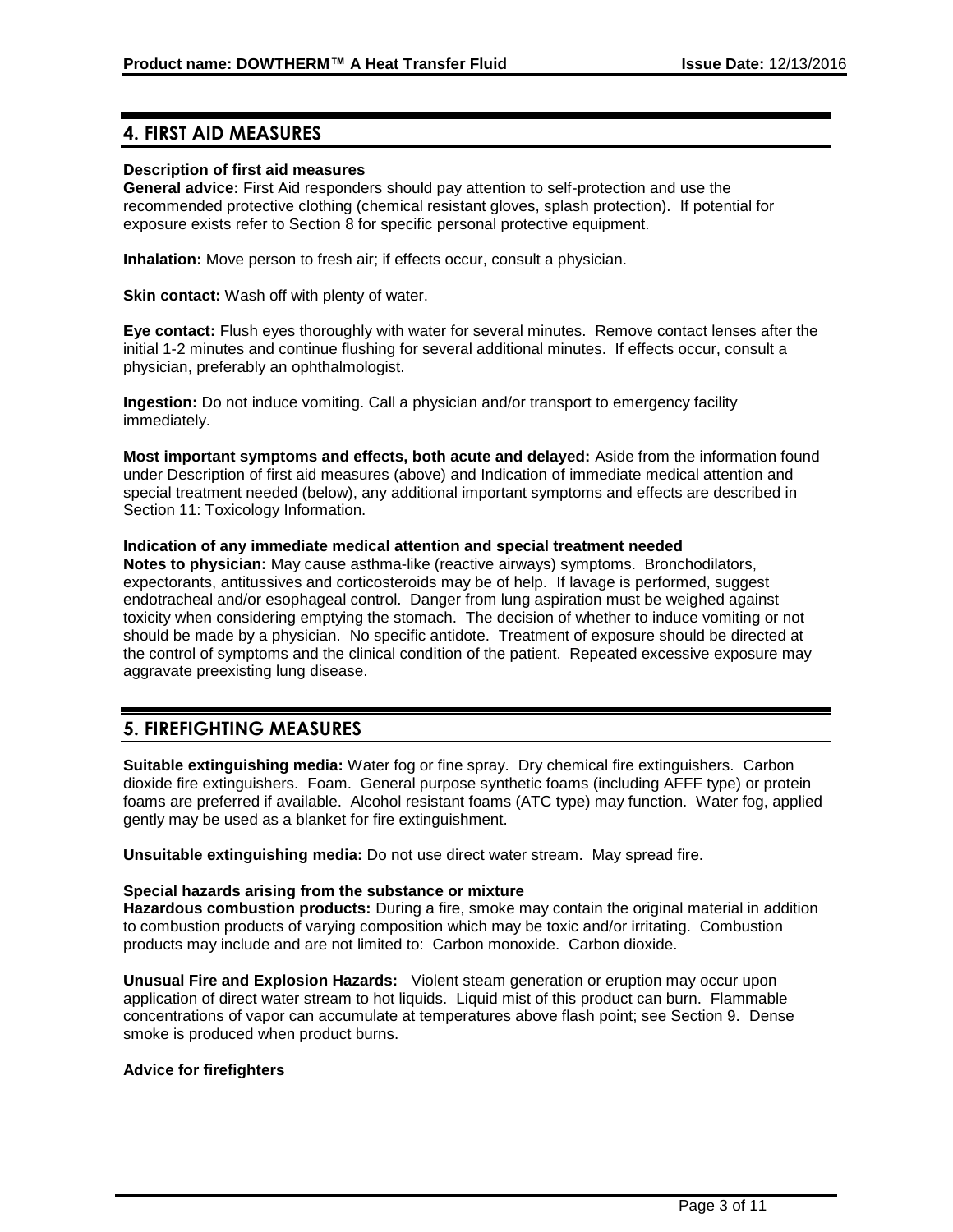**Fire Fighting Procedures:** Keep people away. Isolate fire and deny unnecessary entry. Do not use direct water stream. May spread fire. Burning liquids may be moved by flushing with water to protect personnel and minimize property damage. Water fog, applied gently may be used as a blanket for fire extinguishment. Contain fire water run-off if possible. Fire water run-off, if not contained, may cause environmental damage. Review the "Accidental Release Measures" and the "Ecological Information" sections of this (M)SDS.

**Special protective equipment for firefighters:** Wear positive-pressure self-contained breathing apparatus (SCBA) and protective fire fighting clothing (includes fire fighting helmet, coat, trousers, boots, and gloves). Avoid contact with this material during fire fighting operations. If contact is likely, change to full chemical resistant fire fighting clothing with self-contained breathing apparatus. If this is not available, wear full chemical resistant clothing with self-contained breathing apparatus and fight fire from a remote location. For protective equipment in post-fire or non-fire clean-up situations, refer to the relevant sections.

# **6. ACCIDENTAL RELEASE MEASURES**

**Personal precautions, protective equipment and emergency procedures:** Keep upwind of spill. Ventilate area of leak or spill. Keep unnecessary and unprotected personnel from entering the area. Refer to section 7, Handling, for additional precautionary measures. Use appropriate safety equipment. For additional information, refer to Section 8, Exposure Controls and Personal Protection.

**Environmental precautions:** Prevent from entering into soil, ditches, sewers, waterways and/or groundwater. See Section 12, Ecological Information. Spills or discharge to natural waterways is likely to kill aquatic organisms.

**Methods and materials for containment and cleaning up:** Contain spilled material if possible. Small spills: Non-combustible material. Large spills: Collect in suitable and properly labeled containers. See Section 13, Disposal Considerations, for additional information.

# **7. HANDLING AND STORAGE**

**Precautions for safe handling:** Avoid contact with skin and clothing. Avoid breathing vapor. Do not swallow. Wash thoroughly after handling. Keep container closed. Use with adequate ventilation. Spills of these organic materials on hot fibrous insulations may lead to lowering of the autoignition temperatures possibly resulting in spontaneous combustion. See Section 8, EXPOSURE CONTROLS AND PERSONAL PROTECTION.

**Conditions for safe storage:** Do not store in: Opened or unlabeled containers. Store in tightly closed container. See Section 10 for more specific information. Store away from incompatible materials. See STABILITY AND REACTIVITY section. Additional storage and handling information on this product may be obtained by calling your sales or customer service contact.

**Storage stability Shelf life: Use within** 60 Month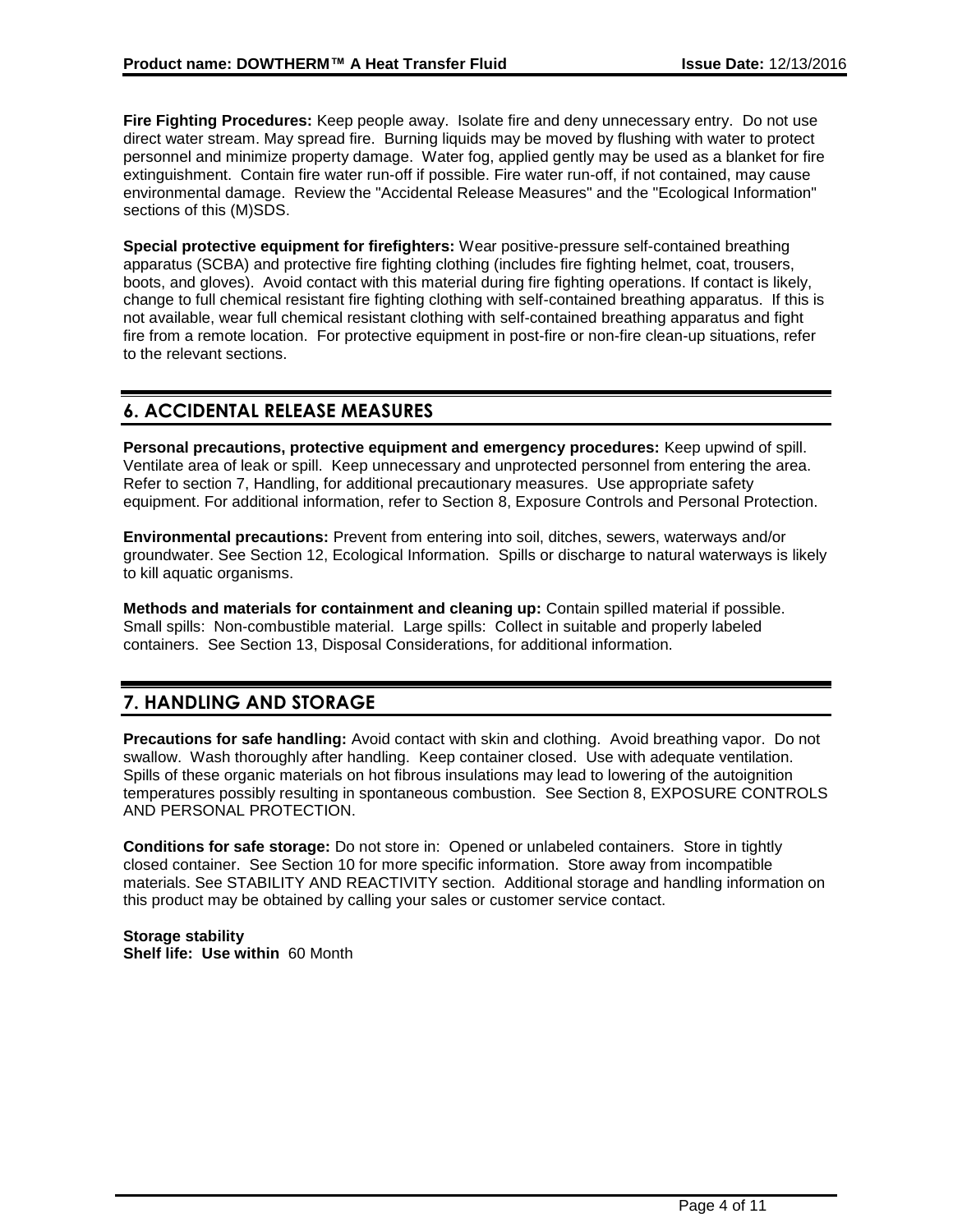# **8. EXPOSURE CONTROLS/PERSONAL PROTECTION**

# **Control parameters**

Exposure limits are listed below, if they exist.

| <b>Component</b> | <b>Regulation</b> | <b>Type of listing</b> | <b>Value/Notation</b>  |
|------------------|-------------------|------------------------|------------------------|
| Diphenyl oxide   | <b>ACGIH</b>      | <b>TWA Vapour</b>      | 1 ppm                  |
|                  | <b>ACGIH</b>      | <b>STEL Vapour</b>     | 2 ppm                  |
|                  | OSHA Z-1          | <b>TWA Vapour</b>      | $7 \text{ mg/m}$ 1 ppm |
| Biphenyl         | <b>ACGIH</b>      | TWA                    | $0.2$ ppm              |
|                  | OSHA Z-1          | TWA                    | 1 mg/m $3$ 0.2 ppm     |
|                  | <b>CAL PEL</b>    | PEL                    | 1.5 mg/m3 0.2 ppm      |

#### **Exposure controls**

**Engineering controls:** Use engineering controls to maintain airborne level below exposure limit requirements or guidelines. If there are no applicable exposure limit requirements or guidelines, use only with adequate ventilation. Local exhaust ventilation may be necessary for some operations.

#### **Individual protection measures**

**Eye/face protection:** Use safety glasses (with side shields).

#### **Skin protection**

**Hand protection:** Use gloves chemically resistant to this material when prolonged or frequently repeated contact could occur. Examples of preferred glove barrier materials include: Polyethylene. Ethyl vinyl alcohol laminate ("EVAL"). Polyvinyl alcohol ("PVA"). Styrene/butadiene rubber. Viton. Examples of acceptable glove barrier materials include: Butyl rubber. Chlorinated polyethylene. Natural rubber ("latex"). Neoprene. Nitrile/butadiene rubber ("nitrile" or "NBR"). NOTICE: The selection of a specific glove for a particular application and duration of use in a workplace should also take into account all relevant workplace factors such as, but not limited to: Other chemicals which may be handled, physical requirements (cut/puncture protection, dexterity, thermal protection), potential body reactions to glove materials, as well as the instructions/specifications provided by the glove supplier.

**Other protection:** Wear clean, body-covering clothing.

**Respiratory protection:** Respiratory protection should be worn when there is a potential to exceed the exposure limit requirements or guidelines. If there are no applicable exposure limit requirements or guidelines, wear respiratory protection when adverse effects, such as respiratory irritation or discomfort have been experienced, or where indicated by your risk assessment process. For emergency conditions, use an approved positive-pressure selfcontained breathing apparatus.

The following should be effective types of air-purifying respirators: Organic vapor cartridge with a particulate pre-filter.

# **9. PHYSICAL AND CHEMICAL PROPERTIES**

#### **Appearance**

**Physical state** Liquid. **Odor** Aromatic **pH** Not applicable

**Color** Colorless to yellow **Odor Threshold** No test data available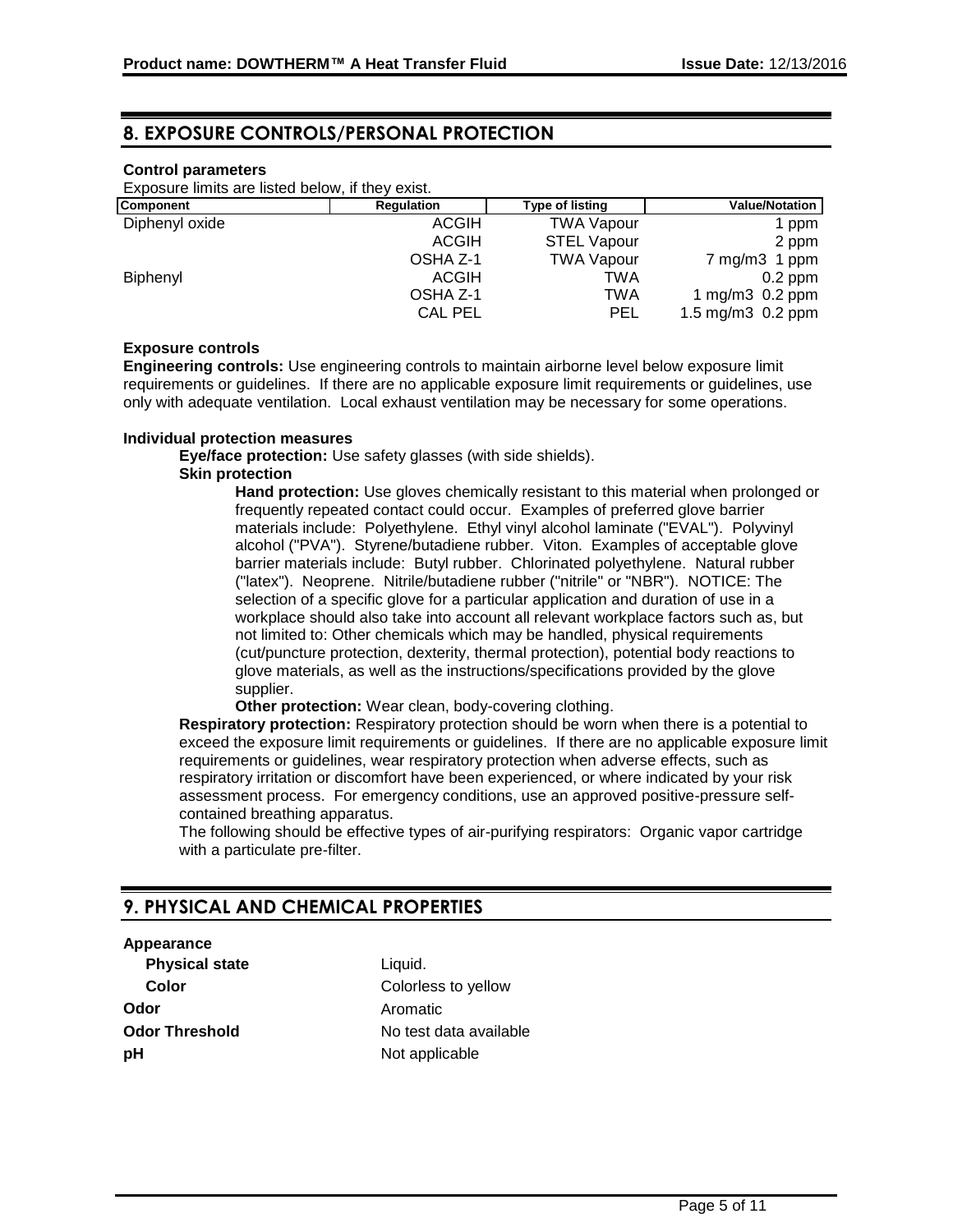| <b>Melting point/range</b>                        | Not applicable to liquids                         |
|---------------------------------------------------|---------------------------------------------------|
| <b>Freezing point</b>                             | 12.0 °C (53.6 °F) Literature                      |
| Boiling point (760 mmHg)                          | 257 °C (495 °F) Literature                        |
| <b>Flash point</b>                                | closed cup 113 °C (235 °F) Closed Cup             |
| <b>Evaporation Rate (Butyl Acetate</b><br>$= 1$   | $< 0.1$ Estimated.                                |
| <b>Flammability (solid, gas)</b>                  | Not applicable to liquids                         |
| <b>Lower explosion limit</b>                      | 0.8 % vol Literature                              |
| <b>Upper explosion limit</b>                      | 7.0 % vol Literature                              |
| <b>Vapor Pressure</b>                             | 0.025 mmHg at 25 $°C$ (77 $°F$ ) Literature       |
| <b>Relative Vapor Density (air = 1)</b>           | >1.0 Literature                                   |
| <b>Relative Density (water = 1)</b>               | 1.050 - 1.075 at 25 °C (77 °F) / 25 °C Literature |
| <b>Water solubility</b>                           | 0.00138 % at 15.6 °C (60.1 °F) Literature         |
| <b>Partition coefficient: n-</b><br>octanol/water | No data available                                 |
| <b>Auto-ignition temperature</b>                  | 599 °C (1,110 °F) Literature                      |
| <b>Decomposition temperature</b>                  | No test data available                            |
| <b>Kinematic Viscosity</b>                        | 3.51 mm2/s at 25 °C (77 °F) Literature            |
| <b>Explosive properties</b>                       | No data available                                 |
| <b>Oxidizing properties</b>                       | No data available                                 |
| <b>Molecular weight</b>                           | 166.0 g/mol Literature                            |
| <b>Percent volatility</b>                         | No data available                                 |

NOTE: The physical data presented above are typical values and should not be construed as a specification.

# **10. STABILITY AND REACTIVITY**

**Reactivity:** No data available

**Chemical stability:** Thermally stable at typical use temperatures.

**Possibility of hazardous reactions:** Polymerization will not occur.

**Conditions to avoid:** Exposure to elevated temperatures can cause product to decompose.

**Incompatible materials:** Avoid contact with oxidizing materials.

**Hazardous decomposition products:** Decomposition products depend upon temperature, air supply and the presence of other materials. Decomposition products can include trace amounts of: Benzene. Phenol.

# **11. TOXICOLOGICAL INFORMATION**

*Toxicological information appears in this section when such data is available.*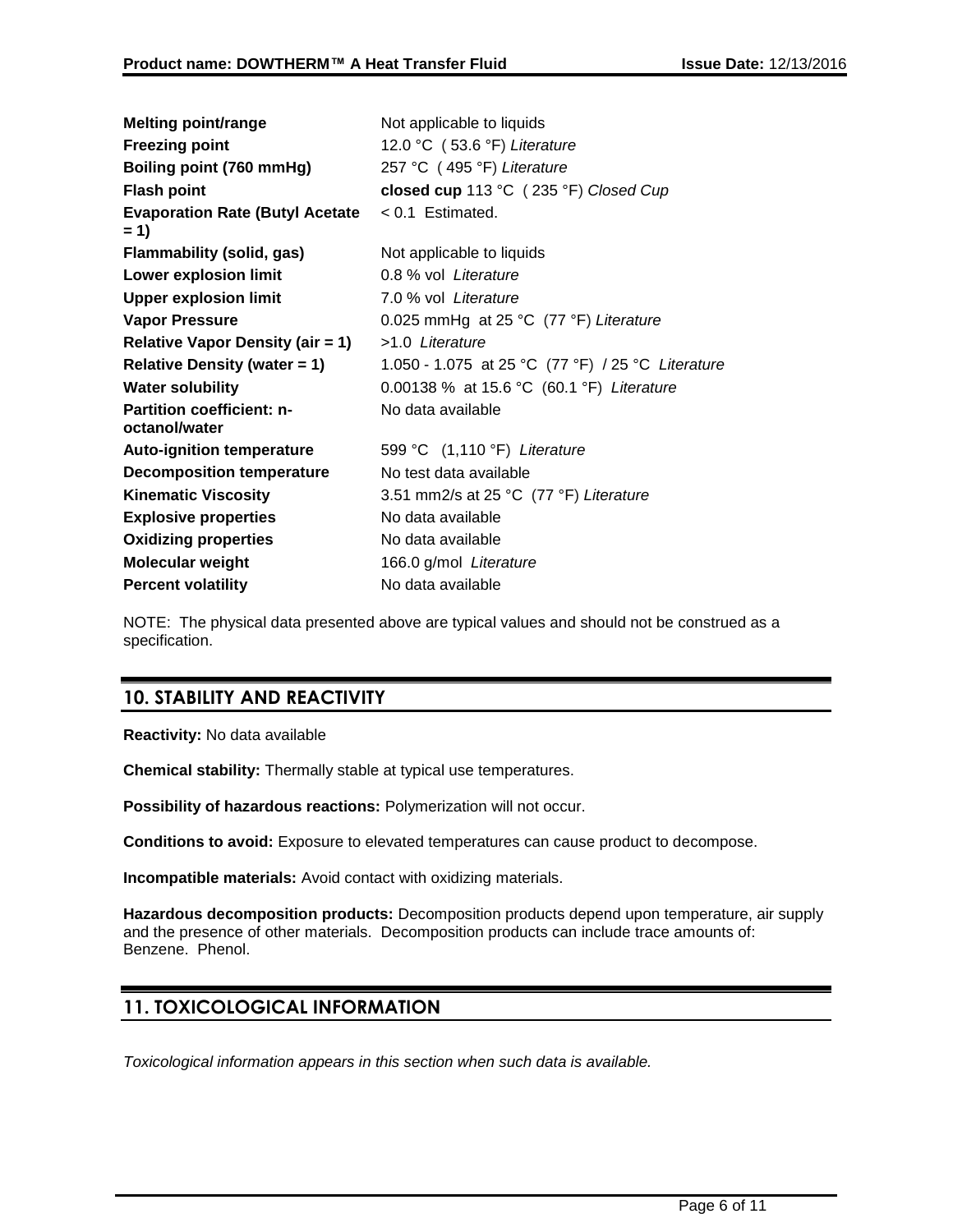# **Acute toxicity**

# **Acute oral toxicity**

Low toxicity if swallowed. Small amounts swallowed incidentally as a result of normal handling operations are not likely to cause injury; however, swallowing larger amounts may cause injury.

LD50, Rat, > 2,000 mg/kg

# **Acute dermal toxicity**

Prolonged skin contact is unlikely to result in absorption of harmful amounts.

As product: The dermal LD50 has not been determined.

Based on information for component(s): LD50, Rabbit, > 5,000 mg/kg Estimated.

# **Acute inhalation toxicity**

At room temperature, exposure to vapor is minimal due to low volatility. Excessive exposure may cause irritation to upper respiratory tract (nose and throat) and lungs. May cause headache and nausea due to odor. The LC50 has not been determined.

# **Skin corrosion/irritation**

Repeated contact may cause moderate skin irritation with local redness.

# **Serious eye damage/eye irritation**

May cause slight temporary eye irritation.

# **Sensitization**

For skin sensitization: No specific, relevant data available for assessment.

For respiratory sensitization: No specific, relevant data available for assessment.

# **Specific Target Organ Systemic Toxicity (Single Exposure)**

May cause respiratory irritation. Route of Exposure: Inhalation

# **Specific Target Organ Systemic Toxicity (Repeated Exposure)**

Based on information for component(s): In humans, effects have been reported on the following organs: Central nervous system. Liver. Peripheral nervous system. In animals, effects have been reported on the following organs: Kidney. May cause nausea and vomiting. May cause abdominal discomfort or diarrhea.

# **Carcinogenicity**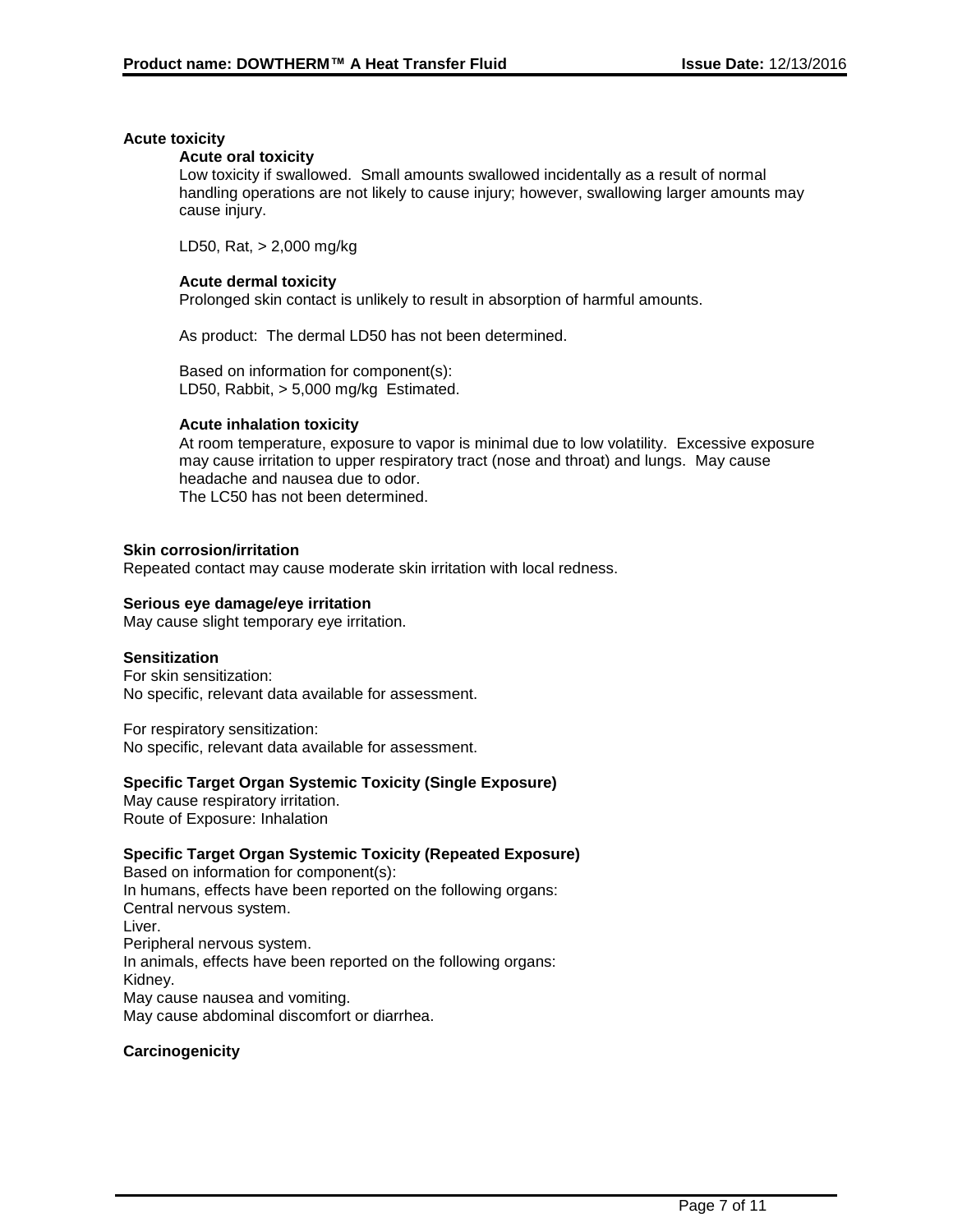Contains component(s) which have caused cancer in laboratory animals. However, biphenyl is not genotoxic, and the relevance of cancer to humans is unknown.

# **Teratogenicity**

Contains component(s) which, in laboratory animals, have been toxic to the fetus only at doses toxic to the mother. Contains component(s) which did not cause birth defects in laboratory animals.

# **Reproductive toxicity**

In animal studies on component(s), effects on reproduction were seen only at doses that produced significant toxicity to the parent animals.

# **Mutagenicity**

In vitro genetic toxicity studies were negative. Animal genetic toxicity studies were negative.

# **Aspiration Hazard**

May be harmful if swallowed and enters airways.

#### **COMPONENTS INFLUENCING TOXICOLOGY:**

#### **Diphenyl oxide**

# **Acute inhalation toxicity**

At room temperature, exposure to vapor is minimal due to low volatility; single exposure is not likely to be hazardous. May cause headache and nausea due to odor.

As product: The LC50 has not been determined.

#### **Biphenyl**

#### **Acute inhalation toxicity**

The LC50 has not been determined.

# **12. ECOLOGICAL INFORMATION**

*Ecotoxicological information appears in this section when such data is available.*

# **Toxicity**

#### **Acute toxicity to fish**

Material is highly toxic to aquatic organisms on an acute basis (LC50/EC50 between 0.1 and 1 mg/L in the most sensitive species tested).

LC50, Pimephales promelas (fathead minnow), 96 Hour, 9.6 mg/l

# **Acute toxicity to aquatic invertebrates**

EC50, Daphnia magna (Water flea), static test, 48 Hour, 0.29 mg/l

# **Persistence and degradability**

**Biodegradability:** Biodegradation under aerobic static laboratory conditions is high (BOD20 or BOD28/ThOD > 40%).

**Theoretical Oxygen Demand:** 2.73 mg/mg

**Chemical Oxygen Demand:** 2.53 mg/g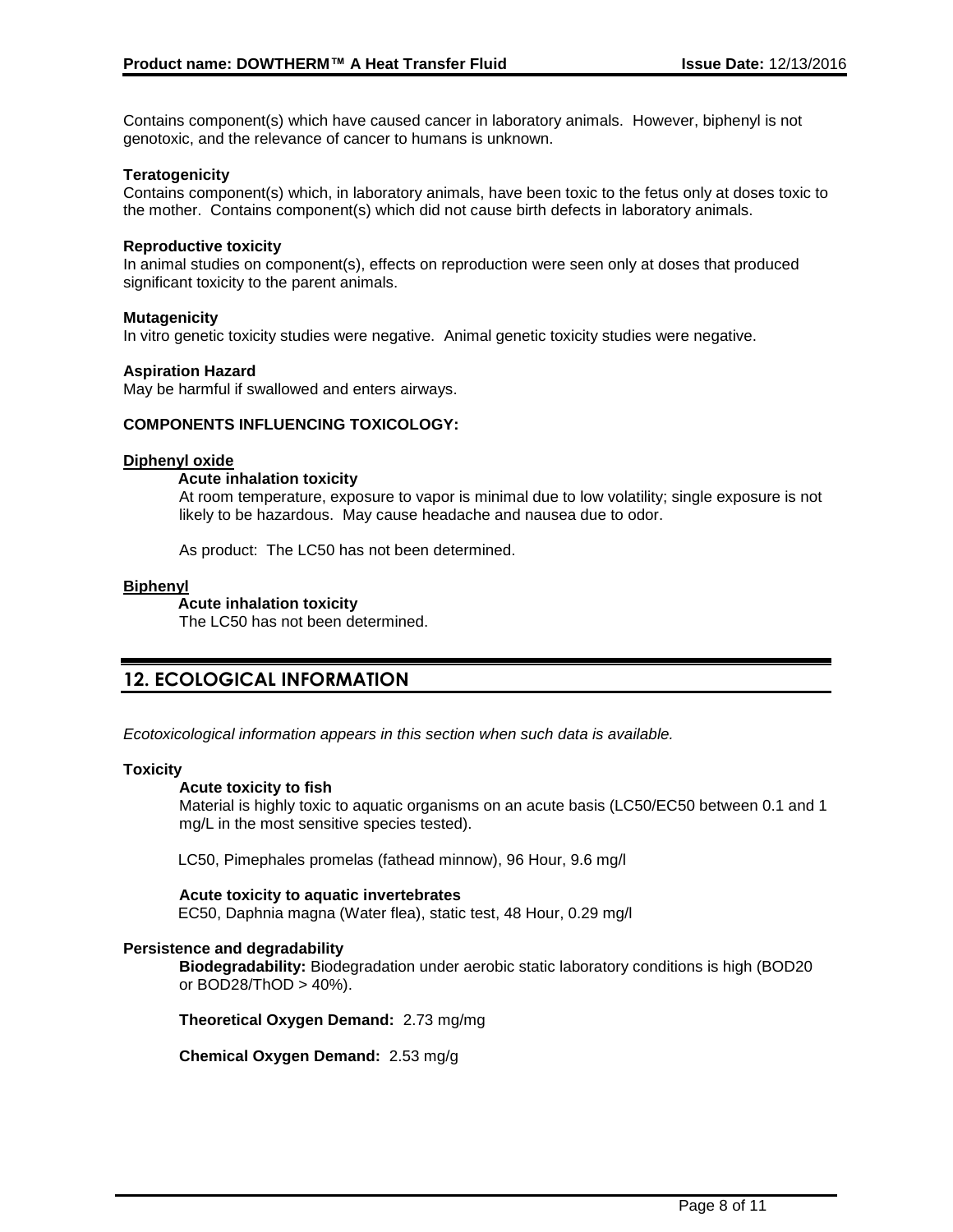# **Biological oxygen demand (BOD)**

| <b>Incubation</b><br>Time | <b>BOD</b> |
|---------------------------|------------|
| 5 d                       | 62%        |
| 10 d                      | 76 %       |
| 20d                       | ጸ1 %       |

# **Bioaccumulative potential**

**Bioaccumulation:** For the major component(s): Bioconcentration potential is moderate (BCF between 100 and 3000 or Log Pow between 3 and 5).

# **Mobility in soil**

For the major component(s): Potential for mobility in soil is low (Koc between 500 and 2000).

# **13. DISPOSAL CONSIDERATIONS**

**Disposal methods:** DO NOT DUMP INTO ANY SEWERS, ON THE GROUND, OR INTO ANY BODY OF WATER. All disposal practices must be in compliance with all Federal, State/Provincial and local laws and regulations. Regulations may vary in different locations. Waste characterizations and compliance with applicable laws are the responsibility solely of the waste generator. AS YOUR SUPPLIER, WE HAVE NO CONTROL OVER THE MANAGEMENT PRACTICES OR MANUFACTURING PROCESSES OF PARTIES HANDLING OR USING THIS MATERIAL. THE INFORMATION PRESENTED HERE PERTAINS ONLY TO THE PRODUCT AS SHIPPED IN ITS INTENDED CONDITION AS DESCRIBED IN MSDS SECTION: Composition Information. FOR UNUSED & UNCONTAMINATED PRODUCT, the preferred options include sending to a licensed, permitted: Recycler. Reclaimer. Incinerator or other thermal destruction device.

# **14. TRANSPORT INFORMATION**

# **DOT**

| <b>Proper shipping name</b> | Environmentally hazardous substance, liquid, n.o.s. (Diphenyl<br>oxide, Biphenyl) |
|-----------------------------|-----------------------------------------------------------------------------------|
| UN number                   | UN 3082                                                                           |
| Class                       |                                                                                   |
| Packing group               | Ш                                                                                 |
| <b>Reportable Quantity</b>  | <b>Biphenyl</b>                                                                   |

# **Classification for SEA transport (IMO-IMDG):**

| Proper shipping name       | ENVIRONMENTALLY HAZARDOUS SUBSTANCE, LIQUID,           |
|----------------------------|--------------------------------------------------------|
|                            | N.O.S. (Diphenyl oxide, Biphenyl)                      |
| UN number                  | UN 3082                                                |
| <b>Class</b>               | 9                                                      |
| Packing group              | Ш                                                      |
| <b>Marine pollutant</b>    | Diphenyl oxide, Biphenyl                               |
| <b>Transport in bulk</b>   | Consult IMO regulations before transporting ocean bulk |
| according to Annex I or II |                                                        |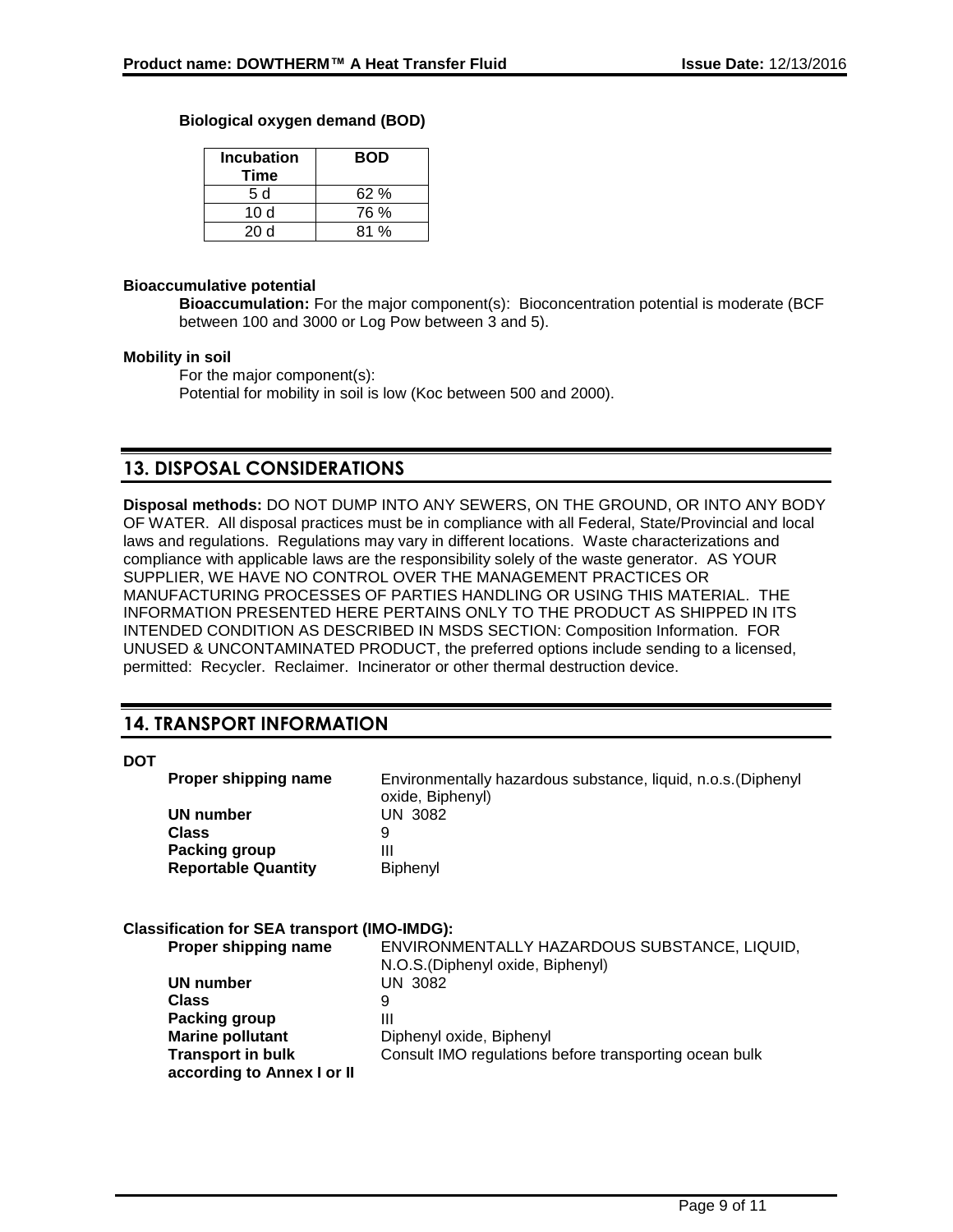# **of MARPOL 73/78 and the IBC or IGC Code**

# **Classification for AIR transport (IATA/ICAO):**

| Proper shipping name | Environmentally hazardous substance, liquid, n.o.s. (Diphenyl |
|----------------------|---------------------------------------------------------------|
|                      | oxide, Biphenyl)                                              |
| UN number            | UN 3082                                                       |
| Class                | Q                                                             |
| Packing group        | Ш                                                             |
|                      |                                                               |

This information is not intended to convey all specific regulatory or operational requirements/information relating to this product. Transportation classifications may vary by container volume and may be influenced by regional or country variations in regulations. Additional transportation system information can be obtained through an authorized sales or customer service representative. It is the responsibility of the transporting organization to follow all applicable laws, regulations and rules relating to the transportation of the material.

# **15. REGULATORY INFORMATION**

#### **Superfund Amendments and Reauthorization Act of 1986 Title III (Emergency Planning and Community Right-to-Know Act of 1986) Sections 311 and 312** Acute Health Hazard

Chronic Health Hazard

# **Superfund Amendments and Reauthorization Act of 1986 Title III (Emergency Planning and Community Right-to-Know Act of 1986) Section 313**

This product contains the following substances which are subject to the reporting requirements of Section 313 of Title III of the Superfund Amendments and Reauthorization Act of 1986 and which are listed in 40 CFR 372.

**Components CASRN** Biphenyl 92-52-4

# **Pennsylvania Worker and Community Right-To-Know Act:** The following chemicals are listed because of the additional requirements of Pennsylvania law:

**Components CASRN** Diphenyl oxide 101-84-8

# **California Proposition 65 (Safe Drinking Water and Toxic Enforcement Act of 1986)**

This product contains no listed substances known to the State of California to cause cancer, birth defects or other reproductive harm, at levels which would require a warning under the statute.

# **United States TSCA Inventory (TSCA)**

All components of this product are in compliance with the inventory listing requirements of the U.S. Toxic Substances Control Act (TSCA) Chemical Substance Inventory.